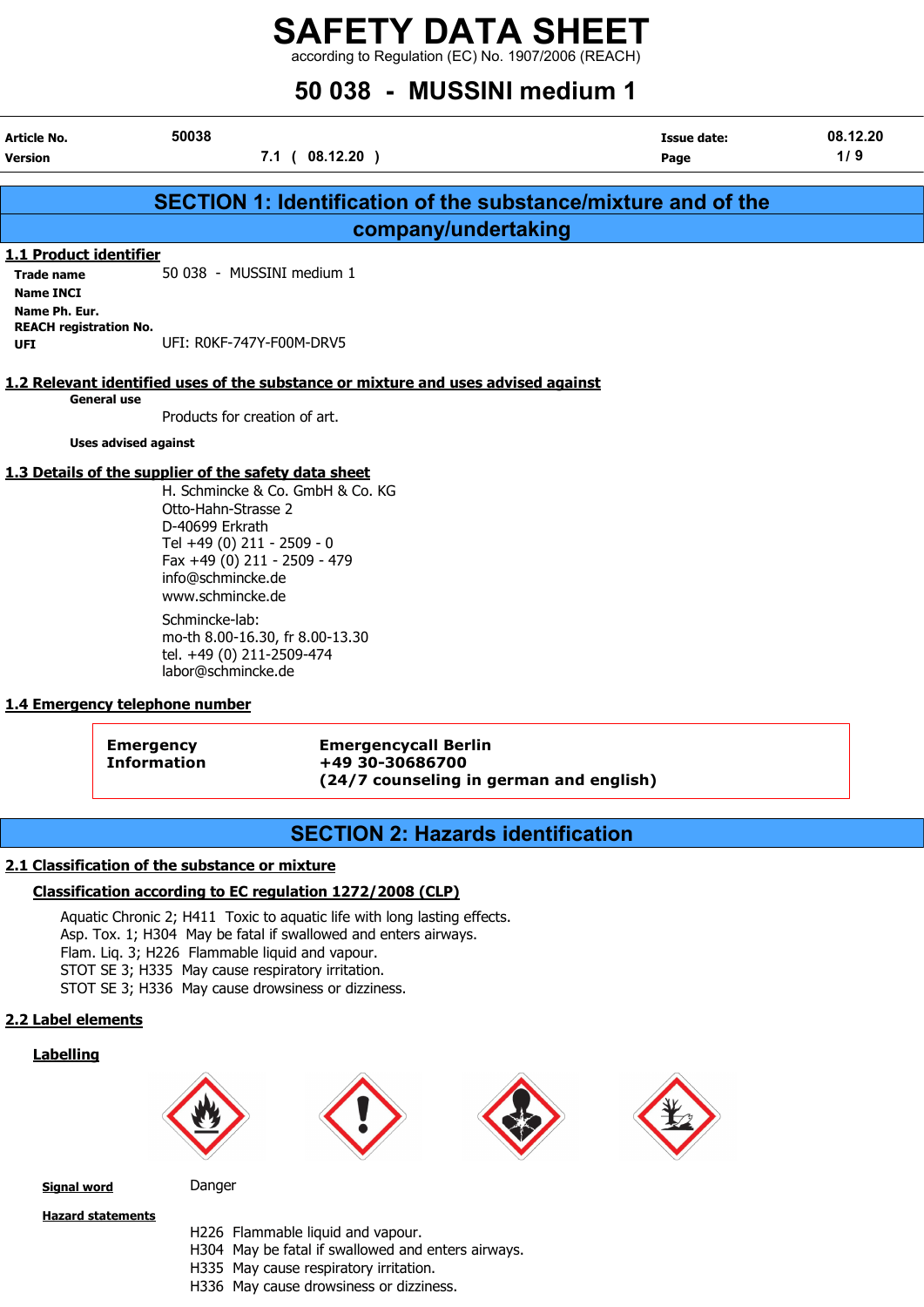according to Regulation (EC) No. 1907/2006 (REACH)

# 50 038 - MUSSINI medium 1

| Article No.<br><b>Version</b>                                       | 50038<br>$7.1$ ( 08.12.20 )                                                                                                                                                                                                                                                                                                                                                                                                                                                                                                                                                                        | Issue date:<br>Page | 08.12.20<br>2/9 |
|---------------------------------------------------------------------|----------------------------------------------------------------------------------------------------------------------------------------------------------------------------------------------------------------------------------------------------------------------------------------------------------------------------------------------------------------------------------------------------------------------------------------------------------------------------------------------------------------------------------------------------------------------------------------------------|---------------------|-----------------|
|                                                                     | H411 Toxic to aguatic life with long lasting effects.                                                                                                                                                                                                                                                                                                                                                                                                                                                                                                                                              |                     |                 |
| <b>Safety precautions</b><br><b>Hazard components for labelling</b> | P102 Keep out of reach of children.<br>P210 Keep away from heat, hot surfaces, sparks, open flames and other ignition sources. No<br>smoking.<br>P243 Take action to prevent static discharges.<br>P260 Do not breathe vapours.<br>P273 Avoid release to the environment.<br>P280 Wear protective gloves/protective clothing.<br>P301+P310 IF SWALLOWED: Immediately call a POISON CENTER/doctor/<br>P301+P330+P331 IF SWALLOWED: rinse mouth. Do NOT induce vomiting.<br>P303+P361+P353 IF ON SKIN (or hair): Take off immediately all contaminated clothing. Rinse<br>skin with water/or shower. |                     |                 |

Text for labelling (CLP)

Repeated exposure may cause skin dryness or cracking. (EUH066)

#### 2.3 Other hazards

## SECTION 3: Composition / information on ingredients

#### 3.1 Substances

Chemical characterisation White spirit aldehyde resin natural oils CAS-Number EINECS / ELINCS / NLP EU index number Customs tariff number REACH registration No. RTECS-no. Hazchem-Code CI-Number

#### 3.2 Mixtures

Substance 1

solvent naphtha (petroleum), light, aromatic: 80 - 95 % CAS: 64742-95-6 REACH: 01-2119455851-35 Aquatic Chronic 2; H411 / Asp. Tox. 1; H304 / -; EUH066 / Flam. Liq. 3; H226 / STOT SE 3; H335 / STOT SE 3; H336

Additional information

### SECTION 4: First aid measures

#### 4.1 Description of first aid measures

#### General information

If you feel unwell, seek medical advice (show the label where possible).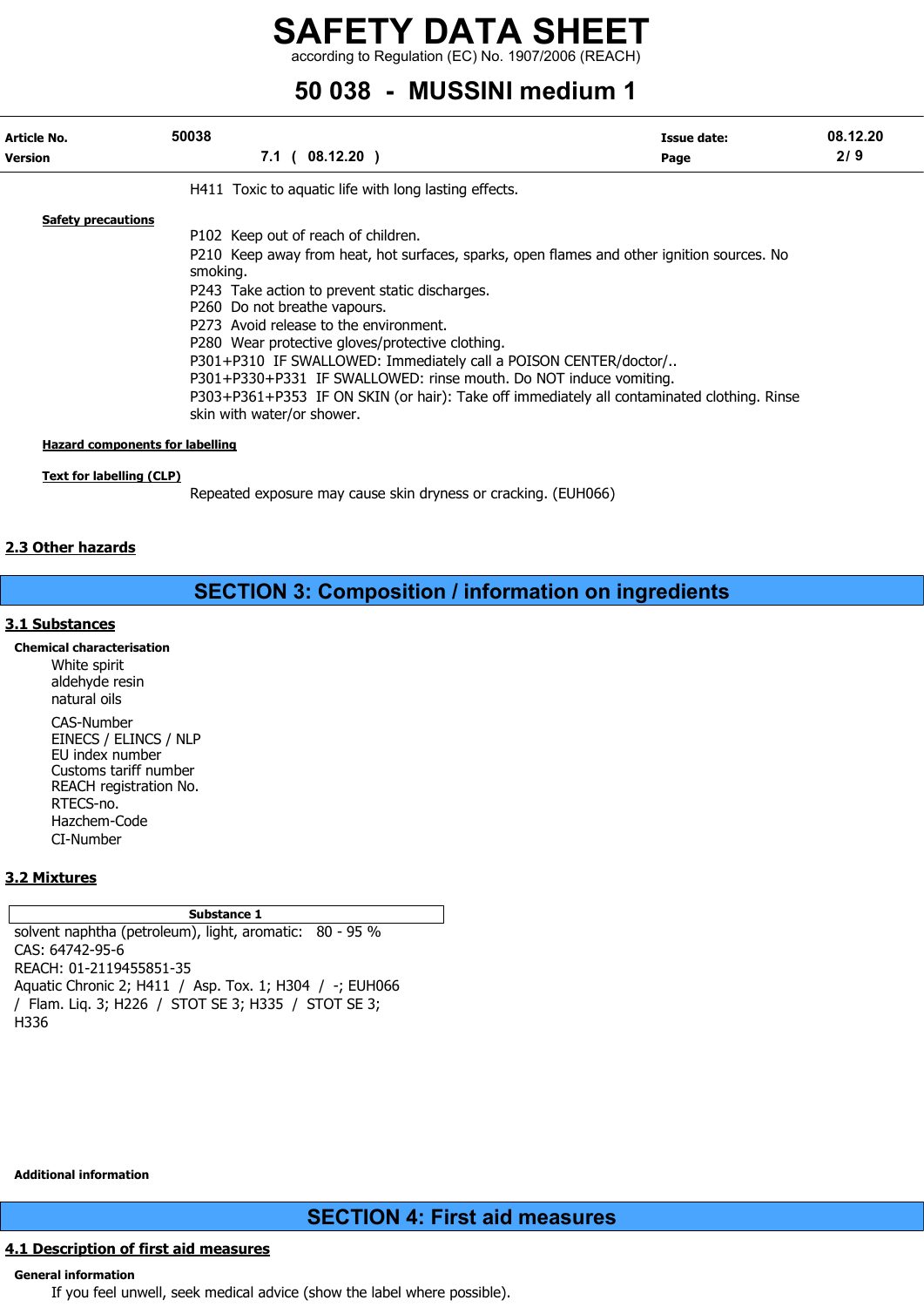according to Regulation (EC) No. 1907/2006 (REACH)

# 50 038 - MUSSINI medium 1

| <b>Article No.</b> | 50038 |                   | <b>Issue date:</b> | 08.12.20 |
|--------------------|-------|-------------------|--------------------|----------|
| Version            |       | (08.12.20)<br>7.1 | Page               | 319      |

In case of inhalation

Provide fresh air. Seek medical attention if problems persist.

In case of skin contact

Remove residues with soap and water. In case of skin irritation, consult a physician.

After eye contact

If product gets into the eye, keep eyelid open and rinse immediately with large quantities of water, for at least 10 - 15 minutes. Seek medical attention if irritation persists.

#### After swallowing

Rinse mouth with water. Do NOT induce vomiting. Immediately get medical attention.

#### 4.2 Most important symptoms and effects, both acute and delayed

#### 4.3 Indication of any immediate medical attention and special treatment needed

Caution if victim vomits: Risk of aspiration!

### SECTION 5: Firefighting measures

#### 5.1 Extinguishing media

Suitable extinguishing media

Co-ordinate fire-fighting measures to the fire surroundings.

Extinguishing media which must not be used for safety reasons

strong water jet

#### 5.2 Special hazards arising from the substance or mixture

In case of fire may be liberated: Carbon monoxide and carbon dioxide

#### 5.3 Advice for firefighters

#### Special protective equipment for firefighters

Use appropriate respiratory protection.

#### Additional information

### SECTION 6: Accidental release measures

#### 6.1 Personal precautions, protective equipment and emergency procedures

Avoid contact with skin, eyes, and clothing.

#### 6.2 environmental precautions

Discharge into the environment must be avoided.

#### 6.3 Methods and material for containment and cleaning up

Methods for cleaning up Collect spilled material using paper towels and dispose.

Additional information

#### 6.4 Reference to other sections

Dispose of waste according to applicable legislation.

### SECTION 7: Handling and storage

#### 7.1 Precautions for safe handling

#### Advices on safe handling

Handle in accordance with good industrial hygiene and safety practice.

Precautions against fire and explosion

No special measures are required.

#### 7.2 Conditions for safe storage, including any incompatibilities

Requirements for storerooms and containers Hints on joint storage Storage class Further details Protect from frost and exposure to sun.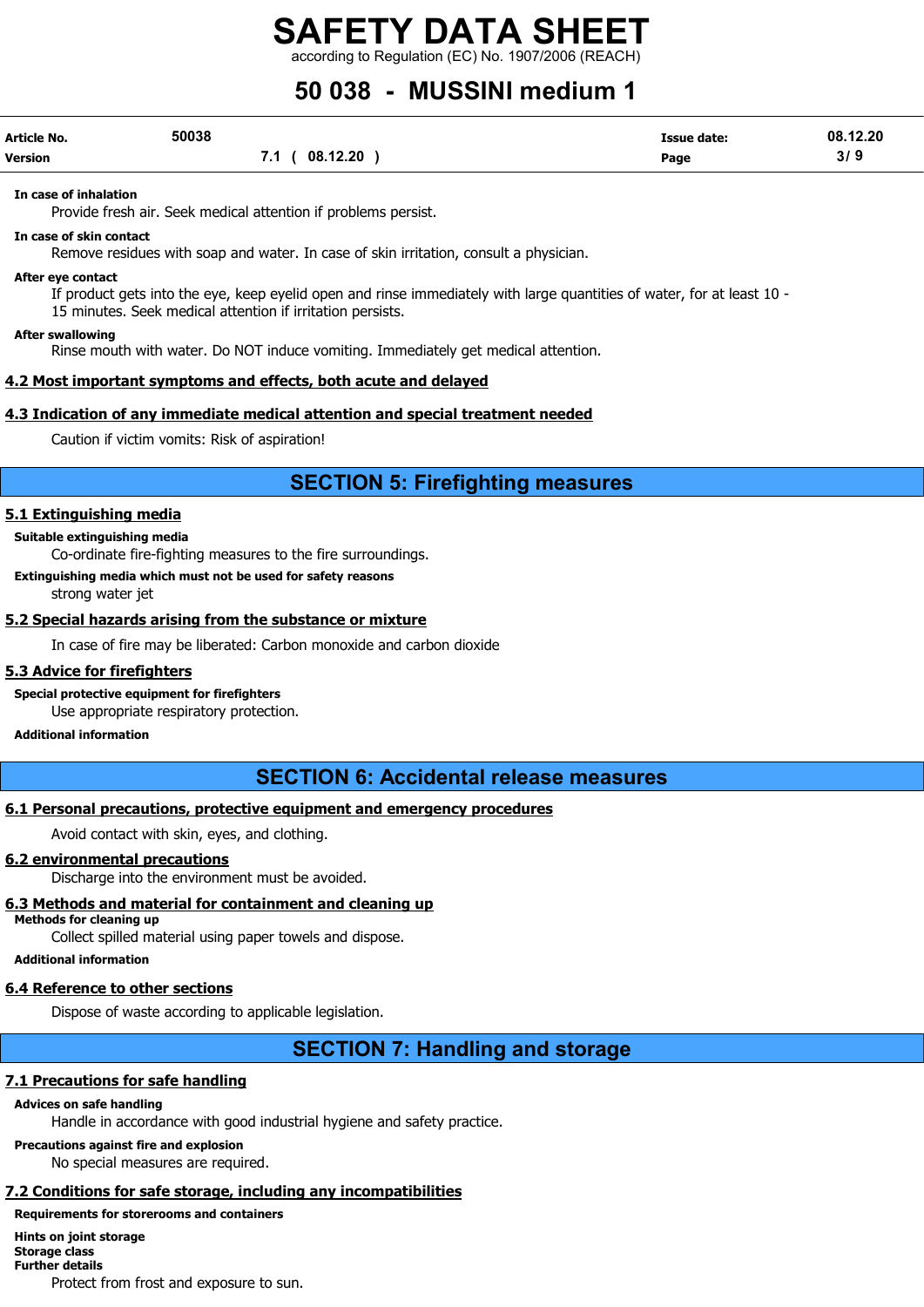according to Regulation (EC) No. 1907/2006 (REACH)

# 50 038 - MUSSINI medium 1

| Article No.    | 50038 |                 | Issue date: | 08.12.20  |
|----------------|-------|-----------------|-------------|-----------|
| <b>Version</b> |       | 08.12.20<br>7.1 | Page        | 4/ $\,$ 5 |

#### 7.3 Specific end use(s)

# SECTION 8: Exposure controls/personal protection

#### 8.1 Control parameters

| 64742-95-6 | solvent naphtha (petroleum), light, aromatic |  |  |
|------------|----------------------------------------------|--|--|
|            |                                              |  |  |

| nntt.<br>.<br>∪ טע ן<br>and the contract of the con- | <b>I</b> MET<br>- VV 111 111 | <b>VIVVV</b> | l ma/m· | $\mathbf{z}$<br>$1 - 1$<br>  4 (II); AGD |
|------------------------------------------------------|------------------------------|--------------|---------|------------------------------------------|

#### DNEL overview

#### 64742-95-6 solvent naphtha (petroleum), light, aromatic

| DNEL worker   | Long-term - inhalation, system | 150,00000 | $mq/m^3$     |
|---------------|--------------------------------|-----------|--------------|
| DNEL worker   | Long-term - dermal, local effe | 25,00000  | mg/kg bw/day |
| DNEL Consumer | Long-term - oral, systemic eff | 11,00000  | mg/kg bw/day |
| DNEL Consumer | Long-term - inhalation, system | 32,00000  | $mq/m^3$     |
| DNEL Consumer | Long-term - dermal, systemic e | 11,00000  | mg/kg bw/day |

#### 8.2 Exposure controls

#### Occupational exposure controls

#### Respiratory protection

With correct and proper use, and under normal conditions, breathing protection is not required. Respiratory protection must be worn whenever the WEL levels have been exceeded. Combination filtering device (EN 14387) Use filter type A (= against vapours of organic substances)

#### Hand protection

Qualified materials: Nitrile rubber

Layer thickness > 0,35 mm

Breakthrough time > 480 min

Ultranitril 492 - MAPA GmbH, Industriestraße 21- 25, D-27404 Zeven, Internet: www.mapa-pro.de

All information was derived in accordance with EU directive 89/686/EWG and the resultant EN 374 in cooperation with MAPA GmbH. This recommendation applies exclusively to the product and use named in Section 1. In the event of commingling or deviating conditions, contact the suppliers of CE-approved gloves. This information is abased on our current state of knowledge and describes the security standards applicable to our product for the purpose provided.

#### Eye protection

Goggles

#### Body protection

Wear suitable protective clothing. Wash contaminated clothing prior to re-use.

#### General protection and hygiene measures

Handle in accordance with good industrial hygiene and safety practice. Wash hands thoroughly after handling.

### SECTION 9: Physical and chemical properties

#### 9.1 information on basic physical and chemical properties

| <b>Form</b>  | liquid       |
|--------------|--------------|
| Colour       | clear        |
| <b>Odour</b> | white spirit |

|                                  | min   | max   |
|----------------------------------|-------|-------|
| Initial boiling point and        |       |       |
| boiling range                    |       |       |
| Melting point/freezing point     |       |       |
| Flash point/flash point range    | 35 °C | 40 °C |
| <b>Flammability</b>              |       |       |
| <b>Ignition temperature</b>      |       |       |
| <b>Auto-ignition temperature</b> |       |       |
| <b>Explosion limits</b>          |       |       |
| <b>Refraction index</b>          |       |       |

PH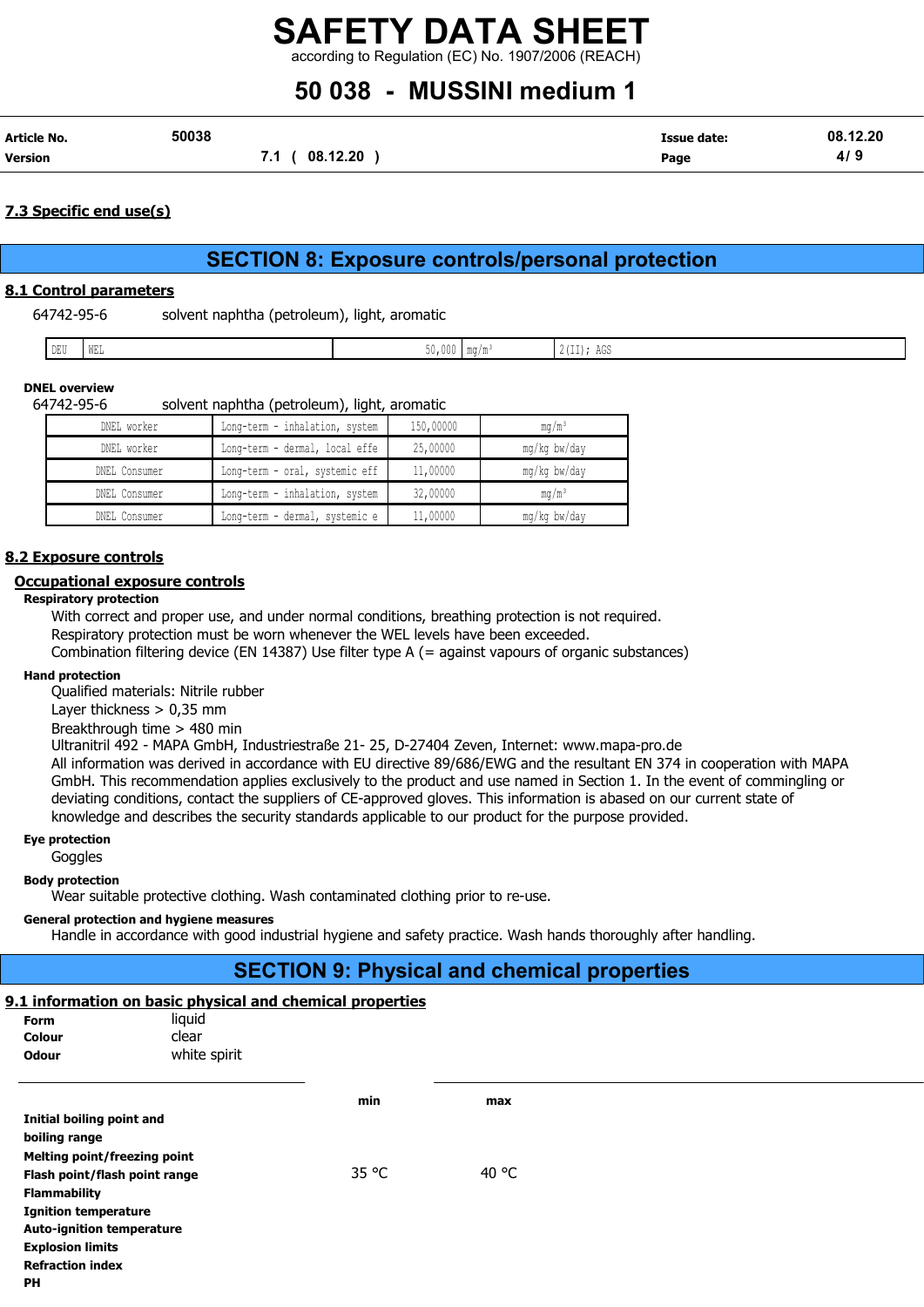according to Regulation (EC) No. 1907/2006 (REACH)

# 50 038 - MUSSINI medium 1

| Article No.<br><b>Version</b>                                               | 50038<br>7.1 | 08.12.20)                 |                           | Page  | Issue date: | 08.12.20<br>5/9 |
|-----------------------------------------------------------------------------|--------------|---------------------------|---------------------------|-------|-------------|-----------------|
| Viscosity<br><b>Viscosity</b>                                               |              | $1 \text{ mm}^2/\text{s}$ | $3 \text{ mm}^2/\text{s}$ | 40 °C |             |                 |
| Vapour pressure<br><b>Density</b><br>Partition coefficient: n-octanol/water |              |                           | $0,8$ g/ml                | 20 °C |             |                 |

Danger of explosion

#### 9.2 Other information

## SECTION 10: Stability and reactivity

#### 10.1 Reactivity

Product is stable under normal storage conditions.

#### 10.2 Chemical stability

#### 10.3 Possibility of hazardous reactions

#### 10.4 Conditions to avoid

Protect from frost and exposure to sun.

#### 10.5 Incompatible materials

strong oxidizing agents

#### 10.6 Hazardous decomposition products

Hazardous vapours may form during fires.

## SECTION 11: Toxicological information

#### 11.1 Information on toxicological effects

#### Toxicological tests

64742-95-6 solvent naphtha (petroleum), light, aromatic

| oral                          | LD50 | Rat | 2000,00000 | mg/kg |      |
|-------------------------------|------|-----|------------|-------|------|
| .<br>inhalatiw≏<br>THIRTACIAE | LC50 | Rat | 10,20000   | ma/   | (4h, |
| dermal                        | LD50 | Rat | 2000,00000 | ma/ka |      |

Acute toxicity

No data available In case of inhalation No data available After swallowing No data available In case of skin contact No data available After eye contact No data available

#### Practical experience

#### General remarks

## SECTION 12: Ecological information

#### 12.1 Toxicity

#### Ecotoxicological effects

64742-95-6 solvent naphtha (petroleum), light, aromatic

| ,20000<br>(96h)<br>للان ششا<br>∸∽∽∽ |
|-------------------------------------|
|-------------------------------------|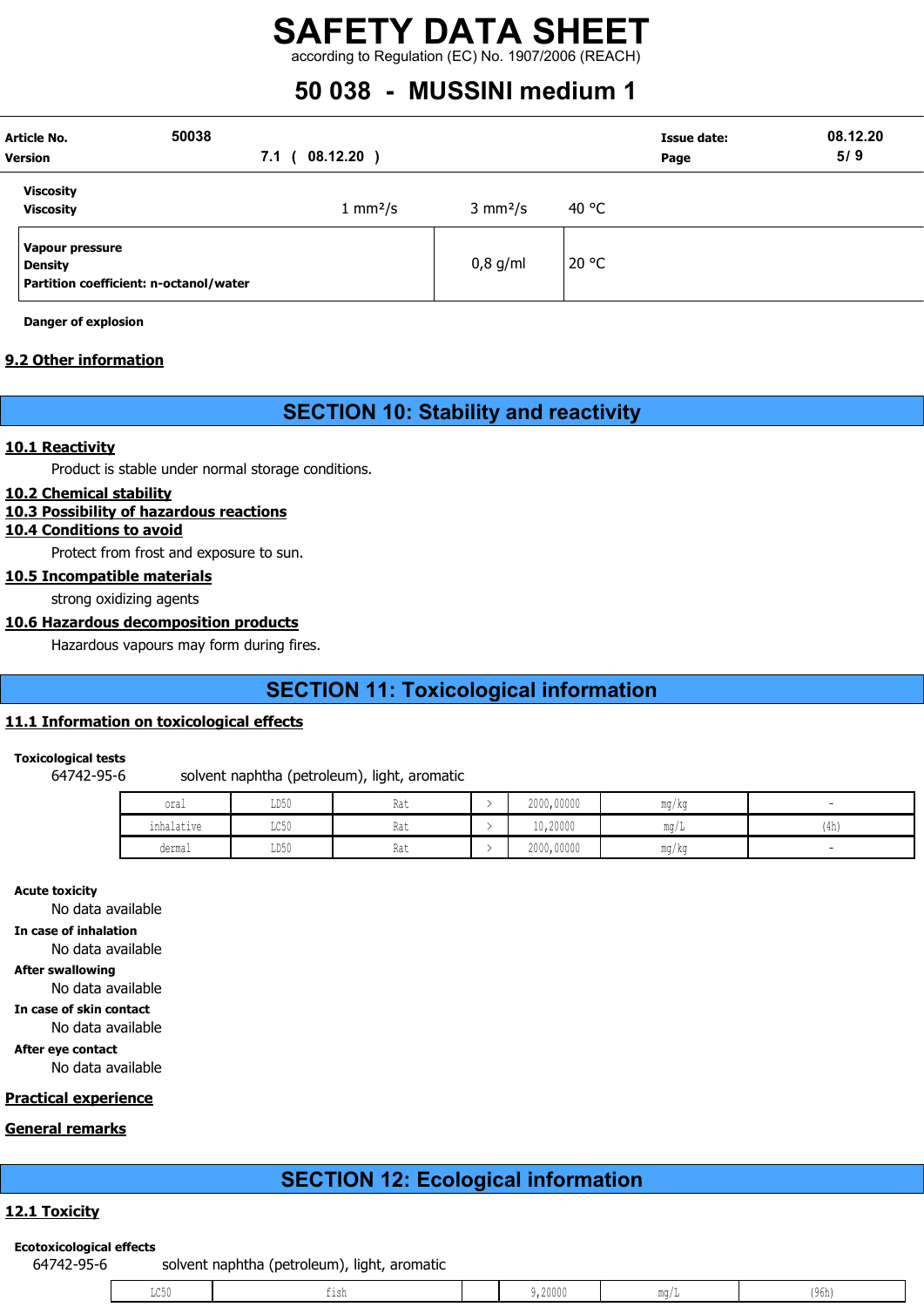# SAFETY DATA SHEET according to Regulation (EC) No. 1907/2006 (REACH)

# 50 038 - MUSSINI medium 1

| <b>Article No.</b><br><b>Version</b> | 50038 | 08.12.20<br>7.1                |  |         | <b>Issue date:</b><br>Page | 08.12.20<br>6/9 |
|--------------------------------------|-------|--------------------------------|--|---------|----------------------------|-----------------|
|                                      | EC50  | Algae                          |  | 2,60000 | mq/L                       | (72h)           |
|                                      | EC50  | Daphnia magna (Big water flea) |  | 3,20000 | mq/L                       | (48h)           |

Aquatic toxicity No data available Water Hazard Class 2

WGK catalog number General information

#### 12.2 Persistence and degradability

#### Further details

Product is partially biodegradable. Oxygen demand

#### 12.3 Bioaccumulative potential

Bioconcentration factor (BCF) Partition coefficient: n-octanol/water

#### 12.4 Mobility in soil

No data available

#### 12.5 Results of PBT and vPvB assessment

No data available

#### 12.6 Other adverse effects

General information

## SECTION 13: Disposal considerations

#### 13.1 Waste treatment methods

#### **Product**

#### Waste key number

080111 080111\* waste paint and varnish containing organic solvents or other dangerous substances Recommendation

#### Contaminated packaging

Waste key number Recommendation

Non-contaminated packages may be recycled. Handle contaminated packages in the same way as the substance itself.

#### Additional information

## SECTION 14: Transport information

#### 14.1 UN number

1263

#### 14.2 UN proper shipping name

ADR, ADN Paint related material IMDG, IATA PAINT RELATED MATERIAL

#### 14.3 Transport hazard class(es)

| ADR, ADN<br>IMDG | 3<br>3 |
|------------------|--------|
| IATA             | 3      |
|                  |        |

#### 14.4 Packing group

III

### 14.5 Environmental hazards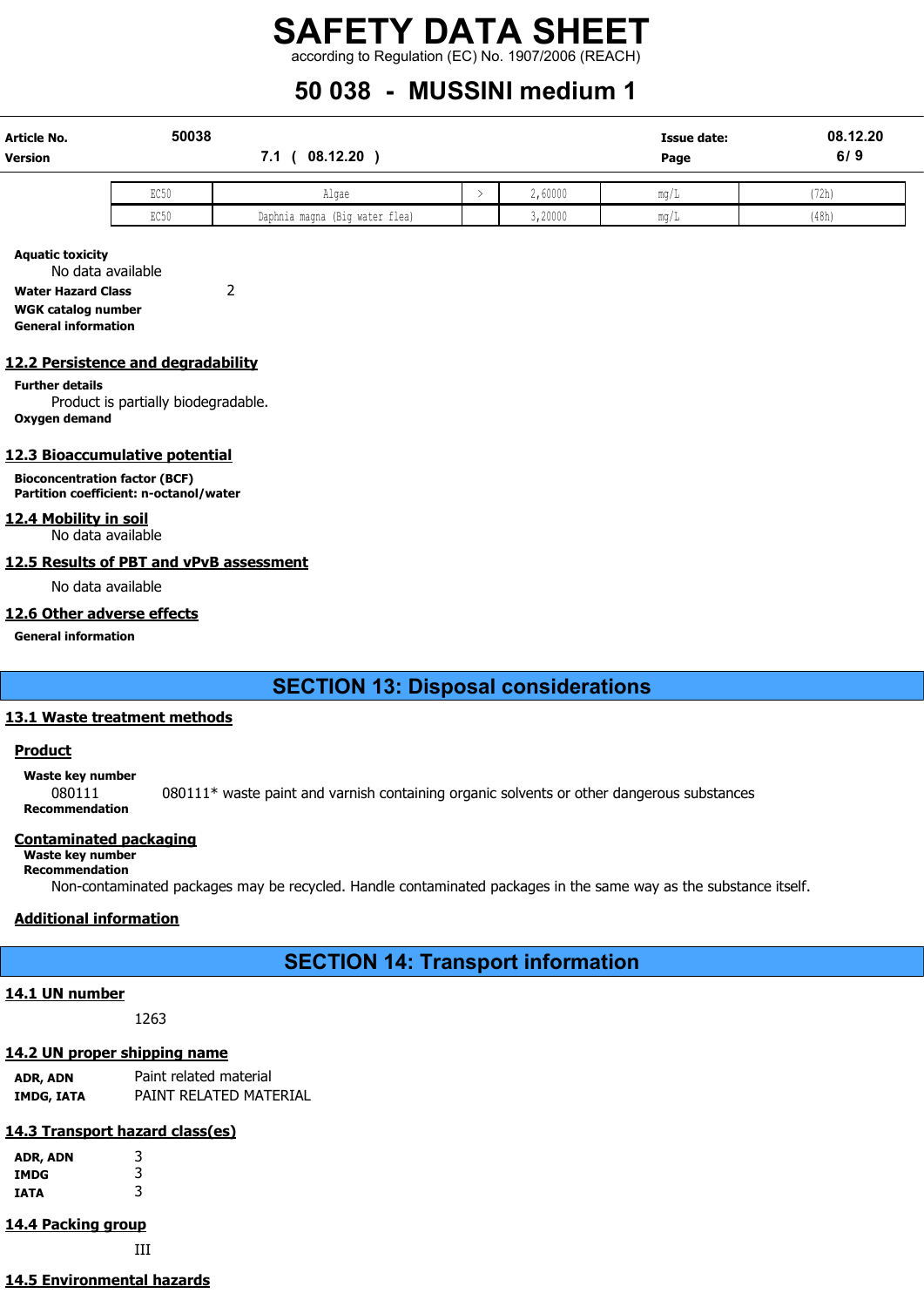# SAFETY DATA SHEET according to Regulation (EC) No. 1907/2006 (REACH)

# 50 038 - MUSSINI medium 1

| Article No.<br>Version                                          | 50038<br>7.1 ( 08.12.20 )                         |                            | Issue date:<br>Page | 08.12.20<br>7/9 |
|-----------------------------------------------------------------|---------------------------------------------------|----------------------------|---------------------|-----------------|
| <b>Marine Pollutant - IMDG</b><br><b>Marine Pollutant - ADN</b> |                                                   | Yes                        |                     |                 |
| <b>14.6 Special precautions for user</b>                        |                                                   |                            |                     |                 |
| <b>Land transport (ADR/RID)</b>                                 |                                                   |                            |                     |                 |
| Code: ADR/RID                                                   |                                                   | F <sub>1</sub>             |                     |                 |
| <b>Kemmler-number</b>                                           |                                                   | 30                         |                     |                 |
| <b>Hazard label ADR</b>                                         |                                                   | 3                          |                     |                 |
| <b>Limited quantities</b>                                       |                                                   | 5L                         |                     |                 |
|                                                                 | <b>Contaminated packaging: Instructions</b>       | P001 - IBC03 - LP01 - R001 |                     |                 |
|                                                                 | <b>Contaminated packaging: Special provisions</b> | PP <sub>1</sub>            |                     |                 |
|                                                                 | Special provisions for packing together           | <b>MP19</b>                |                     |                 |
| <b>Portable tanks: Instructions</b>                             |                                                   | T <sub>2</sub>             |                     |                 |
|                                                                 | <b>Portable tanks: Special provisions</b>         | TP1 - TP29                 |                     |                 |
| <b>Tank coding</b>                                              |                                                   | <b>LGBF</b>                |                     |                 |
| <b>Tunnel restriction</b>                                       |                                                   | D/E                        |                     |                 |
| <b>Remarks</b>                                                  |                                                   |                            |                     |                 |
| EQ                                                              |                                                   | E1                         |                     |                 |
| <b>Special provisions</b>                                       |                                                   | $163 - 367 - 650$          |                     |                 |
| Sea transport (IMDG)                                            |                                                   |                            |                     |                 |
| <b>EmS</b>                                                      |                                                   | $F-E$ , S-E                |                     |                 |
| <b>Special provisions</b>                                       |                                                   | 163 - 223 - 367 - 955      |                     |                 |
| <b>Limited quantities</b>                                       |                                                   | 5L                         |                     |                 |
|                                                                 | <b>Contaminated packaging: Instructions</b>       | P001 - LP01                |                     |                 |
|                                                                 | <b>Contaminated packaging: Special provisions</b> | PP <sub>1</sub>            |                     |                 |
| <b>IBC: Instructions</b>                                        |                                                   | IBC03                      |                     |                 |
| <b>IBC: Provisions</b>                                          |                                                   |                            |                     |                 |
| <b>Tank instructions IMO</b>                                    |                                                   |                            |                     |                 |
| <b>Tank instructions UN</b>                                     |                                                   | T <sub>2</sub>             |                     |                 |
|                                                                 | <b>Tank instructions Special provisions</b>       | TP1 - TP29                 |                     |                 |
| <b>Stowage and segregation</b>                                  |                                                   | category A                 |                     |                 |
| <b>Properties and observations</b>                              |                                                   |                            |                     |                 |
| <b>Remarks</b>                                                  |                                                   |                            |                     |                 |
| EQ                                                              |                                                   | E1                         |                     |                 |
| Air transport (IATA-DGR)                                        |                                                   |                            |                     |                 |
| Hazard                                                          |                                                   | Flammable Liquid           |                     |                 |
| Passenger                                                       |                                                   | 355 (60L)                  |                     |                 |
| Passenger LQ                                                    |                                                   | Y344 (10L)                 |                     |                 |
| Cargo                                                           |                                                   | 366 (220L)                 |                     |                 |
| <b>ERG</b>                                                      |                                                   | 3L                         |                     |                 |
| <b>Remarks</b>                                                  |                                                   |                            |                     |                 |
| EQ                                                              |                                                   | E1                         |                     |                 |
| <b>Special Provisioning</b>                                     |                                                   | A192                       |                     |                 |
|                                                                 |                                                   |                            |                     |                 |

#### 14.7 Transport in bulk according to Annex II of MARPOL 73/78 and the IBC Code

No data available

# SECTION 15: Regulatory information

#### 15.1 Safety, health and environmental regulations/legislation specific for the substance or mixture

#### National regulations

#### **Europe**

Contents of VOC [%] Contents of VOC [g/L] Further regulations, limitations and legal requirements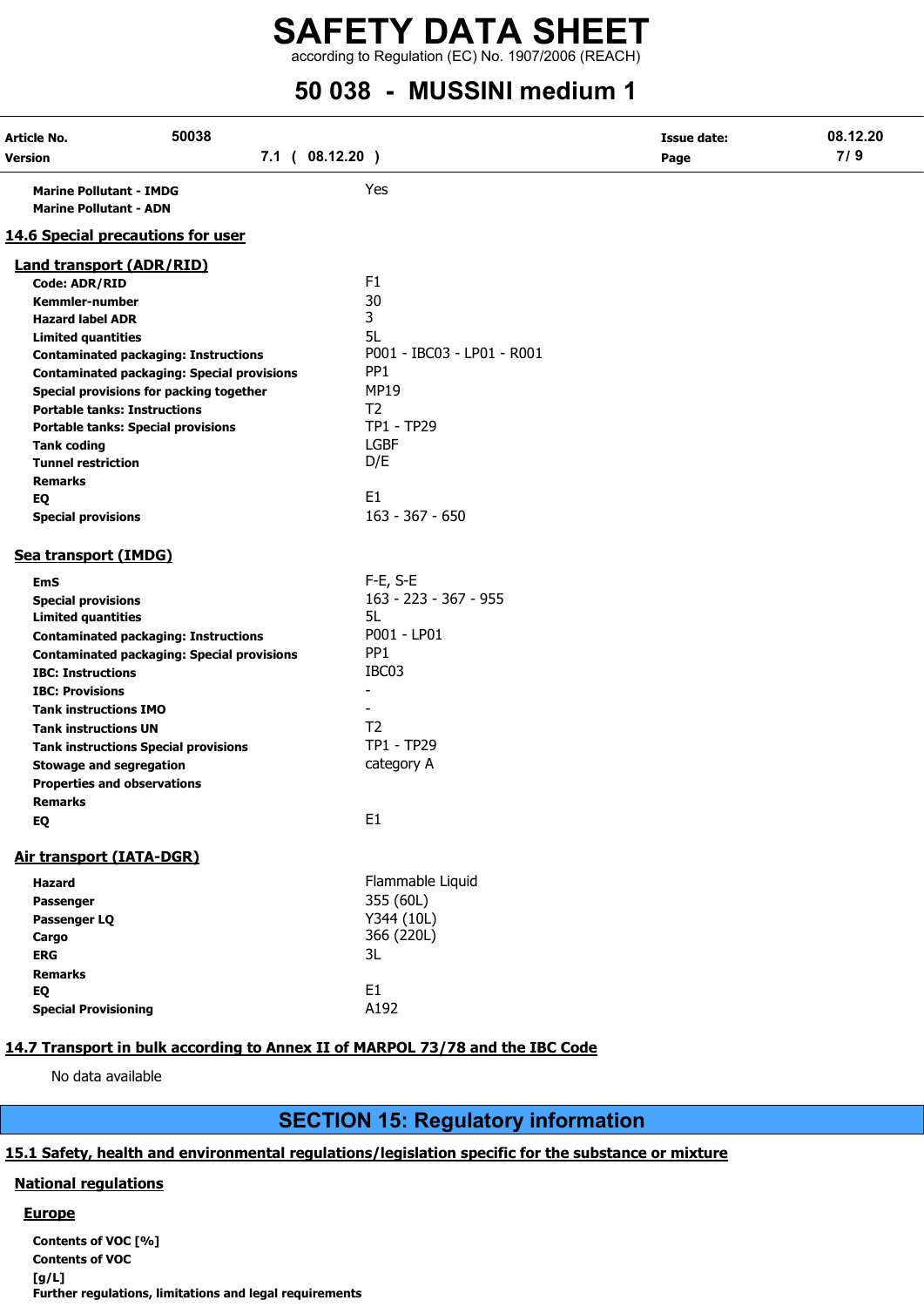according to Regulation (EC) No. 1907/2006 (REACH)

# 50 038 - MUSSINI medium 1

| Article No.    | 50038 |                   | <b>Issue date:</b> | 08.12.20 |
|----------------|-------|-------------------|--------------------|----------|
| <b>Version</b> |       | (08.12.20)<br>7.1 | Page               | 8/9      |

#### **Germany**

Storage class Water Hazard Class 2 WGK catalog number Incident regulation Information on working limitations Further regulations, limitations and legal requirements

#### **Denmark**

Further regulations, limitations and legal requirements

#### **Hungary**

Further regulations, limitations and legal requirements

#### Great Britain

Further regulations, limitations and legal requirements

#### Switzerland

Contents of VOC [%]  $\sim$  91 % Further regulations, limitations and legal requirements

#### **USA**

Further regulations, limitations and legal requirements Federal Regulations State Regulations

#### Canada

Further regulations, limitations and legal requirements

#### 15.2 Chemical Safety Assessment

### SECTION 16: Other information

#### Further information

| Hazard statements (CLP) | H226 Flammable liquid and vapour.                     |
|-------------------------|-------------------------------------------------------|
|                         | H304 May be fatal if swallowed and enters airways.    |
|                         | H335 May cause respiratory irritation.                |
|                         | H336 May cause drowsiness or dizziness.               |
|                         | H411 Toxic to aquatic life with long lasting effects. |

#### Further information

This information is abased on our current state of knowledge and describes the security standards applicable to our product for the purpose provided. The information provided here does not constitute a legally binding warranty of specific characteristics or of suitability for a specific application use of the product is thus to be adapted to the user's special conditions and checked by preliminary tests. We are thus unable to guarantee product characteristics or accept an liability for damage arising in connection with the use of our products.

#### Literature

For abbreviations and acronyms, see: ECHA Guidance on information requirements and chemical safety assessment, chapter R.20 (Table of terms and abbreviations).

#### Reason of change